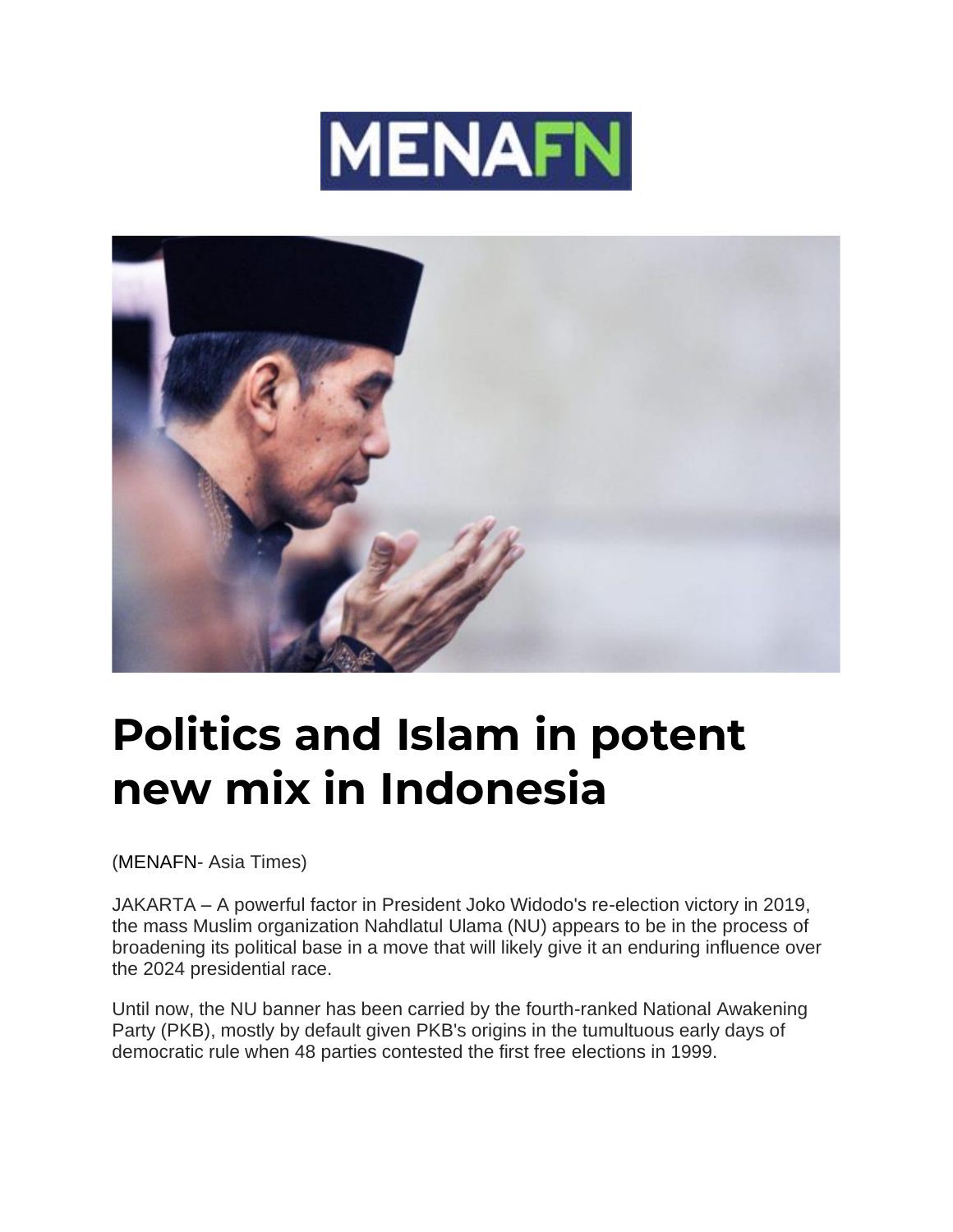But the recent selection of ruling Indonesian Democratic Party for Struggle (PDI-P), Golkar Party and United Development Party (PPP) figures to the NU executive board (PBNU) has led to some confusion over new leader Yahya Cholil Staquf's promise to return the organization to political neutrality.

Clearly, that means different things to different people."Political neutrality does not mean political abstinence," says one political analyst, noting that only members of Staquf's leadership team are forbidden from seeking elected office.

The former secretary-general has also explicitly stated that NU will not be involved in nominating a presidential or vice-presidential candidate in 2024, but that does not exclude it from either tacitly endorsing someone or applying pressure behind the scenes.

Concern over NU becoming too intertwined in politics came to the fore in 2019 when the front-running Widodo was compelled to choose the organization's 78-year-old supreme leader, Ma'ruf Amin, as his running mate to guarantee its support.

Widodo had originally selected Mahfud MD, the current coordinating minister for political affairs, for the vice-presidential slot, but had an almost overnight change of mind when it was made known to him that NU did not approve of his choice.



Indonesian Vice President Ma'ruf Amin in a file photo. Photo: Twitter

As it turned out, NU voters in populous East and Central Java, in particular, played a crucial role in his hard-fought victory over opposition candidate Prabowo Subianto,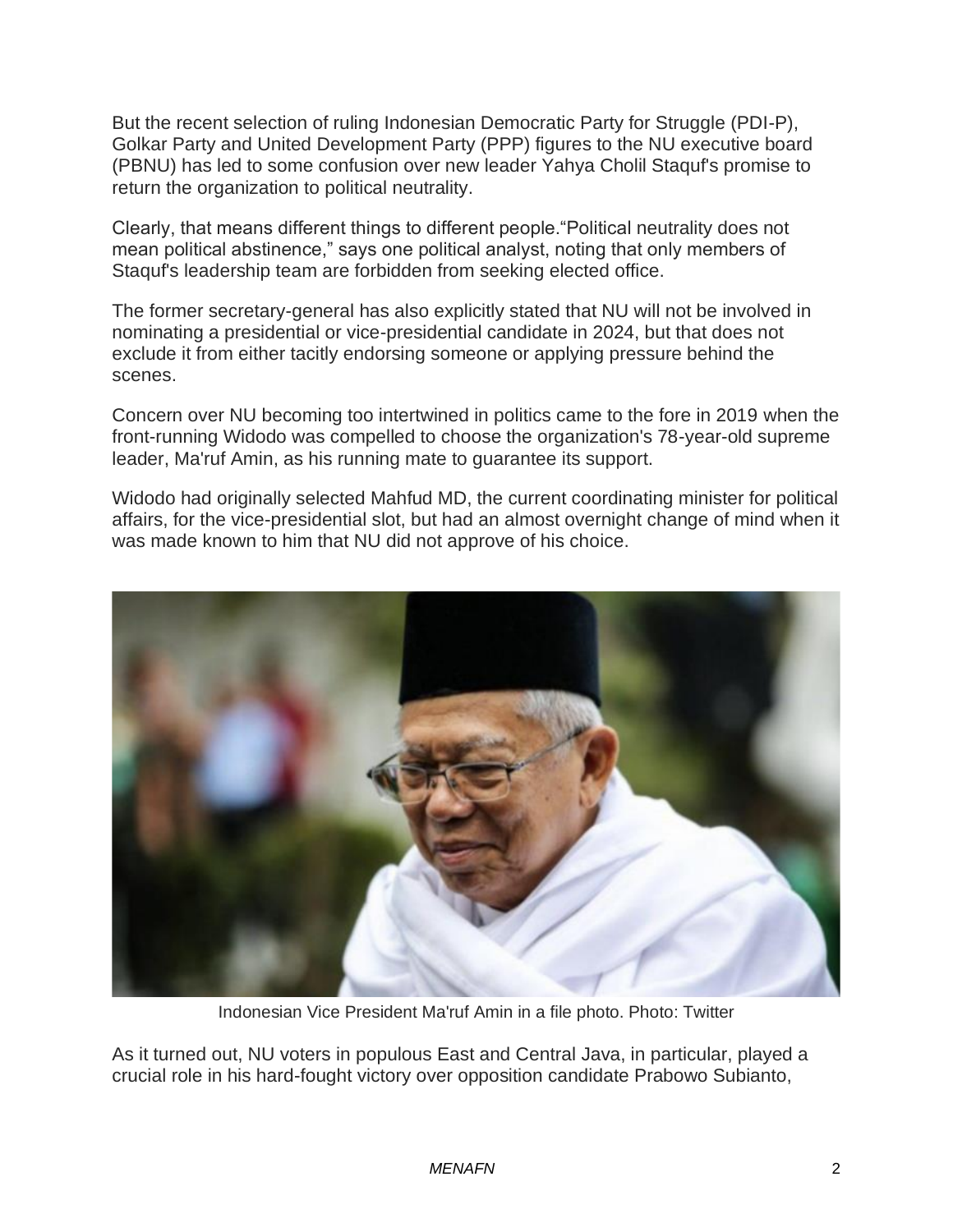despite him losing heavily in West Java, home to many of the country's hardline Islamists.

A former religious adviser to ex-president Susilo Bambang Yudhoyono, Amin has virtually disappeared from view in the past 18 months, with one report claiming that most of his day is taken up videotaping speeches for events he can't attend.

The absence of a No 2 who habitually appeared in sarongs and sandals has left chief maritime minister Luhut Panjaitan as Widodo's right-hand man, responsible for everything from containing the Covid-19 pandemic to guiding progress on the nation's new capital.

Amin's predecessor, first-term vice-president Jusuf Kalla, a Golkar Party and also vicepresident to Yudhoyono, was anything but a silent partner to Widodo, crossing swords with Panjaitan on occasion and staying very much in the public eye.

Indonesians who feel an affiliation for NU could amount to as many as 100 million, or about half of the Muslim population, but not all carry identifying cards and the membership cuts across political party boundaries and different strains of Islam.

Analysts believe Staquf is intent on trying to put some distance between NU and PKB to make the organization more politically inclusive – not less political, which for better or worse has been part of its DNA since its founding in 1926.

Among those included on the new board are two-term Golkar legislator Nusron Wahid, PDI-P members Nasyrul Falah Amru and Mardani Maming, Central Java deputy governor and PPP politician Taj Yasin Maimoen and PPP stalwart Mushtofa Aqil Siroj.

Nusron, 48, who becomes PBNU vice-chairman for 2022-2027, is a former head of NU's Ansor Youth Movement. Described by one political source as a"real operator," he is a three-term Golkar legislator and previously head of the Indonesian Migrant Workers Protection Agency.

Maming, 40, the chairman of the Indonesia Young Businessmen's Association, is the new treasurer of the NU board under secretary-general Saifullah Yusuf, mayor of the East Java city of Pasaruan, former NU youth leader and a veteran PKB official.

"They may say otherwise, but It is wise to remember that although they have party affiliations, it is always NU first," says a NU insider, who sees its influence potentially critical if the 2024 presidential election ends up as a three-way race.

Part of NU's inclusive process also has been the naming of nine women to the executive board for the first time, led by Sinta Nuriyah Wahid, widow of president Abdurrahman Wahid, her daughter, Alissa Wahid, and East Java Governor Khofifah Indar Parawansa.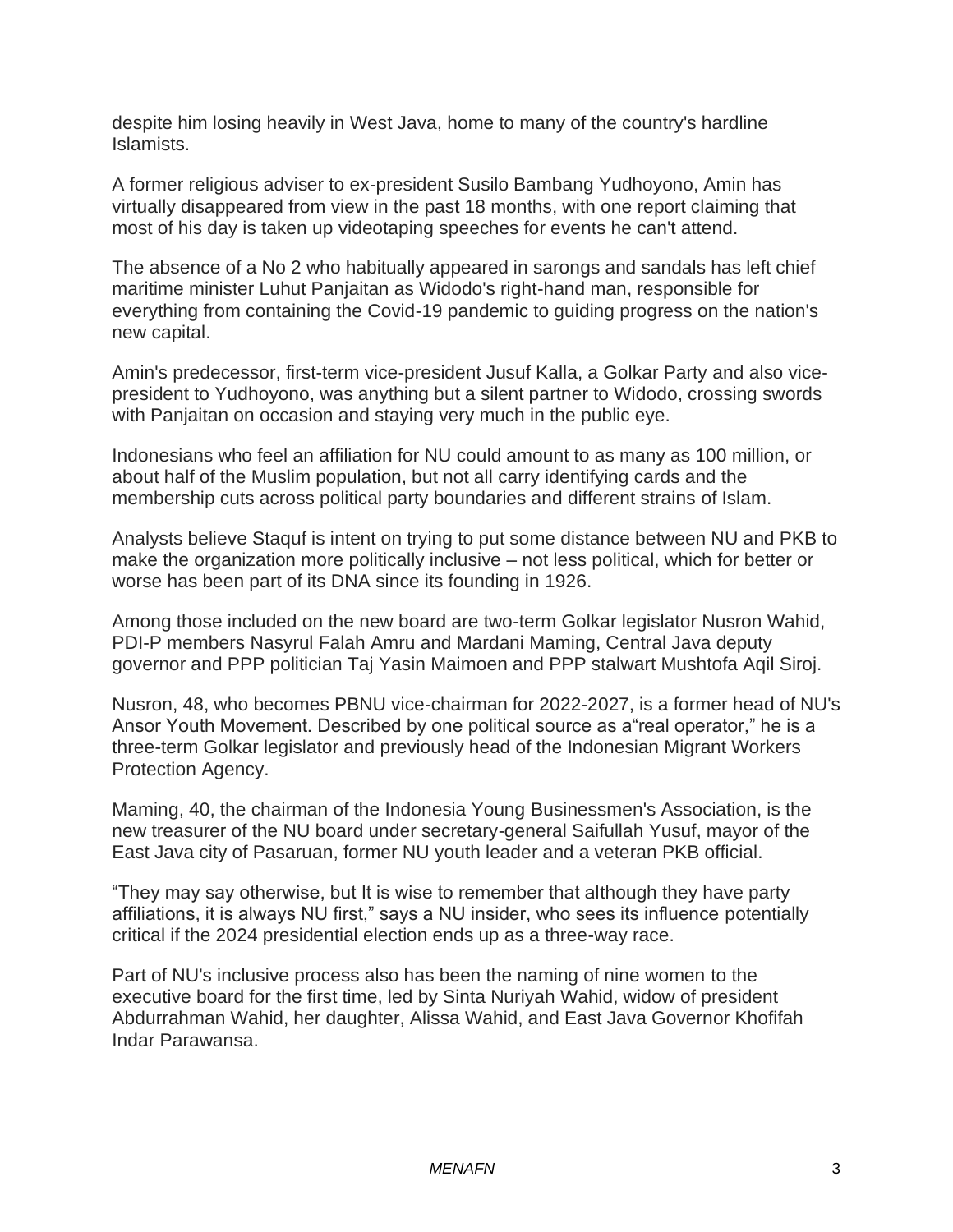

NU's Yahya Cholil Staquf in a file photo. Image: Twitter

The 55-year-old Staquf, who comfortably beat incumbent chairman Said Aqil Siradj, 68, by more than 100 votes at NU's national congress last month, comes from one of the organization's four founding clans which has long been steeped in politics.

His father, Cholil Bisri, was a United Development Party (PPP) legislator during the Suharto years and was responsible for co-founding PKB in time to contest the first democratic elections in 1999, where it won 51 seats in the new 462-seat Parliament.

His uncle, Ahmad Mustofa Bisri, 77, is a prominent cleric from the clan seat of Rembang in Central Java, with a sideline in poetry and painting; he was a close confidante of president Wahid and served as NU's temporary supreme leader in 2014-15.

Staquf himself was spokesman for Wahid, the renowned pluralist who proved a thorn in Suharto's side as NU chairman between 1984 and 1999. More recently, the new chairman served for a year on Widodo's Presidential Advisory Council.

He is also the brother of Religious Affairs Minister Yaqut Cholil Qoumas, another former head of NU's youth wing and a PKB lawmaker for Rembang between 2015 and 2020 when he was given his current post in Widodo's second Cabinet.

The new chairman has traveled widely to the US and Europe in his efforts to promote NU's moderate doctrine. But his 2018 meeting with Israeli Prime Minister Benjamin Netanyahu came under fire in Indonesia, where the Jewish state has always raised a red flag.